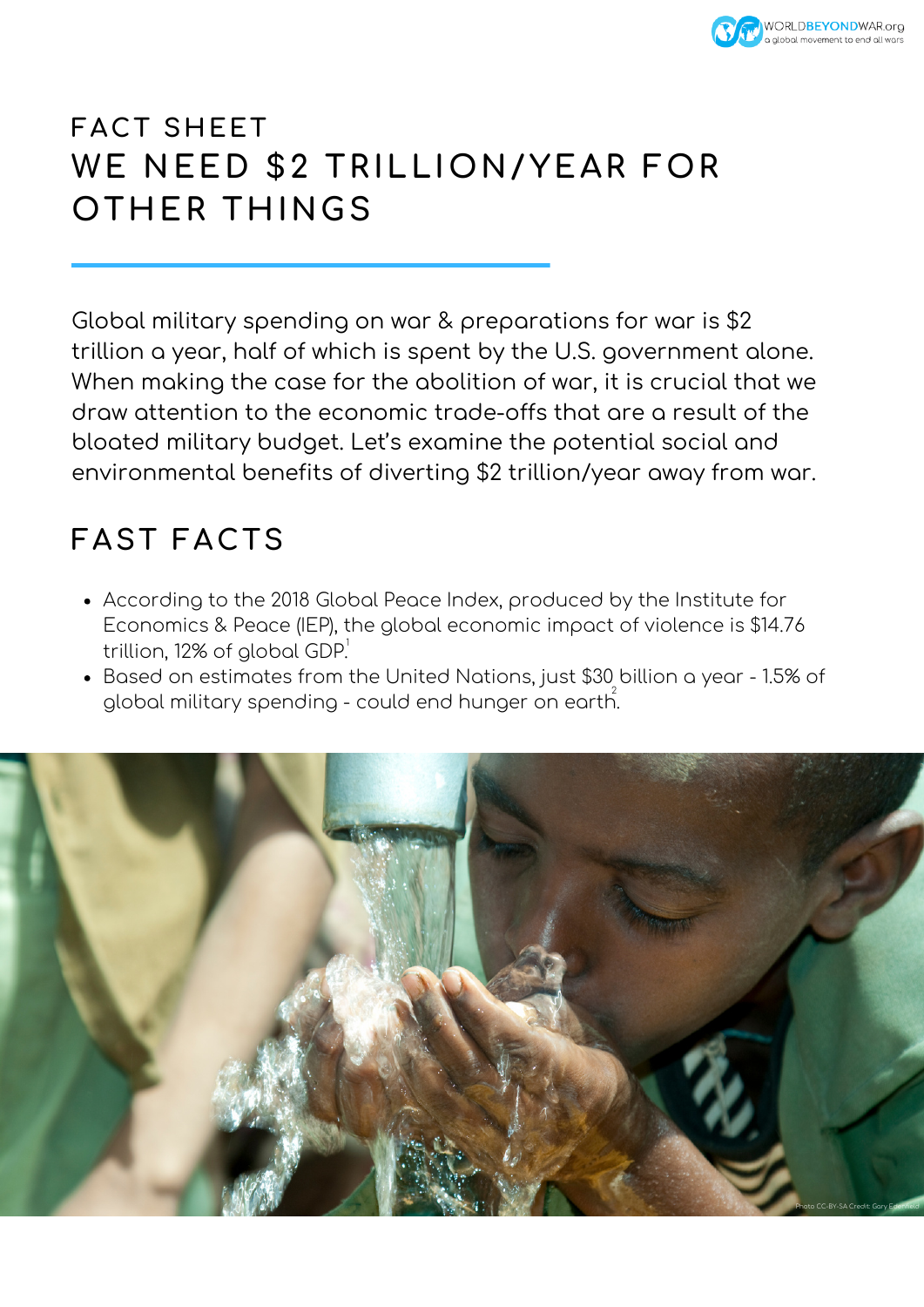- $\$11$  billion a year could provide clean drinking water for all. $^3$
- Currently, the U.S. is seen as the greatest threat to peace in the world, according to a 2013 Gallup poll that surveyed people in 65 nations. $^4$  By diverting only 4% of its military spending to provide food & clean water for all, the U.S. could become the greatest cause for peace on earth, drastically repairing its reputation and reducing the current rise of anti-American terrorist groups.
- Lester R. Brown, founder of TheWorld watch Institute, has proposed spending \$187 billion annually - just 9% of global military spending - for 10 years on a "Plan B budget" to meet social goals and earth restoration initiatives. This includes preserving topsoil (\$24 billion per year), protecting biodiversity (\$31 billion per year), restoring fisheries (\$13 billion



developing countries<sup>5</sup> per year), stabilizing water tables (\$10 billion per year), eradicating adult illiteracy (\$4 billion a year), and providing basic health care (\$33 billion per year) and universal primary education (\$10 billion per year) in